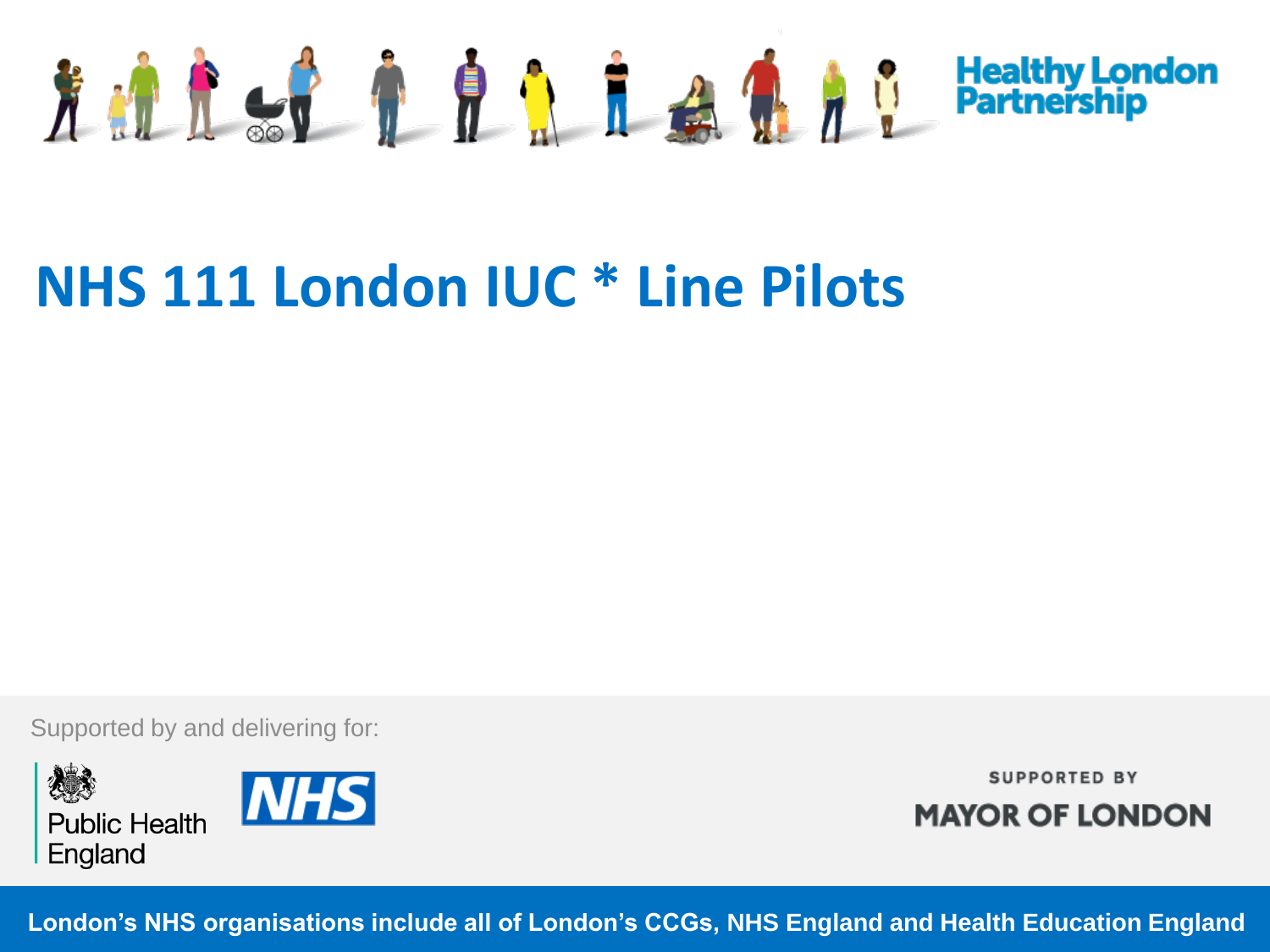## **The London IUC Pilots | HCP Access to GP Clinical Support**

**The Case for Change** Data from the London Ambulance Service (LAS) shows a significant number of care homes across London STP/ U&EC Networks frequently ring 999 when another service may be more appropriate

The peak time of day for care homes to request an ambulance is predominantly in hours, around midday and in the afternoon, mid-week.

The ratio for conveyance to EDs is high at 87%.

During this time it is more likely that patients who have been conveyed will be admitted to hospital.

|                   | Total              |    |     |    |     |     |      |     |          |     |     |           |      | Hour |                 |               |     |     |     |     |     |           |     |     |            |              |
|-------------------|--------------------|----|-----|----|-----|-----|------|-----|----------|-----|-----|-----------|------|------|-----------------|---------------|-----|-----|-----|-----|-----|-----------|-----|-----|------------|--------------|
| February 2017     | Day                |    |     |    |     |     |      |     |          |     |     | 10        |      | 12   | 13              | 14            | 15  | 16  | 17  | 18  | 19  | 20        | 21  | 22  | $\vert$ 23 | <b>Total</b> |
|                   | Mon                |    |     |    |     |     |      |     |          |     | 18  | 16        | 20   | 36   | 21              | 27.           | 24  | 24  | 16  | 26  | 22  |           |     | 13  | 8          | 382          |
| Heatmap           | Tue                | 8  |     |    |     | 8   |      | 13. | 15       | 13  | 29  | <b>20</b> | 24   | 21   | 30 <sup>°</sup> | 22            | 29  | 16  | 14  | 14  | 11  |           | 13  |     | 11         | 363          |
| showing time      | Wed                |    |     |    |     |     |      | 13  | <b>Q</b> | 12  | 24  | 16        | 31   | 32   | 26              | 23            | 20  | 23  | 24  | 28  | 21  | 13        |     |     | 18         | 387          |
| of 999            | Thu                | 10 |     |    |     |     |      |     | 10.      | 16. | -14 | -28       | -13- | 26   | 26              | <sup>19</sup> | 26  | 20  | 24  | 22  | 27  | <b>18</b> | -19 | -16 | $\vert$ 14 | 380          |
|                   | Fri                | 8  |     |    |     |     |      | 8   | 15.      | 16  | 24  | -22       | 26.  | -27  | 30              | 32            | 21  | 22  | 23  | 25  | 21  |           | 21  | 22  | -97        | 415          |
| incidents at      | Sat                |    |     |    | 10. | 6.  | 10.  | 15. | 16.      | -19 | 16. | 27        | -24  | 28   | 22              | 20.           | 23  | 21  | 19  | 22  | 14  | 15.       | -15 | -15 |            | 391          |
| <b>Care Homes</b> | Sun                |    |     |    | 8   | 12. | 6.   | 10  | 11       | 17  | 21  | 27        | 23   | 18   | 27              | 25            | 22  | 22  | 17  | 19  | 14  | 18        | 15  | 10  | -15        | 381          |
|                   | <b>Grand Total</b> | 52 | -43 | 41 | 39. | 50. | -52. | 73  | 91       | 110 | 146 | 156       | -161 | 188  | 182             | 168           | 165 | 148 | 137 | 156 | 130 | 103       | 112 | 104 | 92         | 2699         |

**NHS 111/IUC services in London rapidly mobilised pilots which aim to deliver improved patient outcomes, improved flows and reduced pressures on the wider system.** 

| $\mathbf 0$<br>$\bigcap$<br>680 | <b>Fast access to</b><br>a GP | $\checkmark$ Ambulance crews, Care Homes and rapid response nurses wanting to get hold<br>of a GP can now dial 111 24/7, press * 5, 6 or 7 and connect quickly with a GP. |
|---------------------------------|-------------------------------|---------------------------------------------------------------------------------------------------------------------------------------------------------------------------|
| 2                               | <b>Telehealth</b>             | $\checkmark$ Care Home video consultation linkage to GPs                                                                                                                  |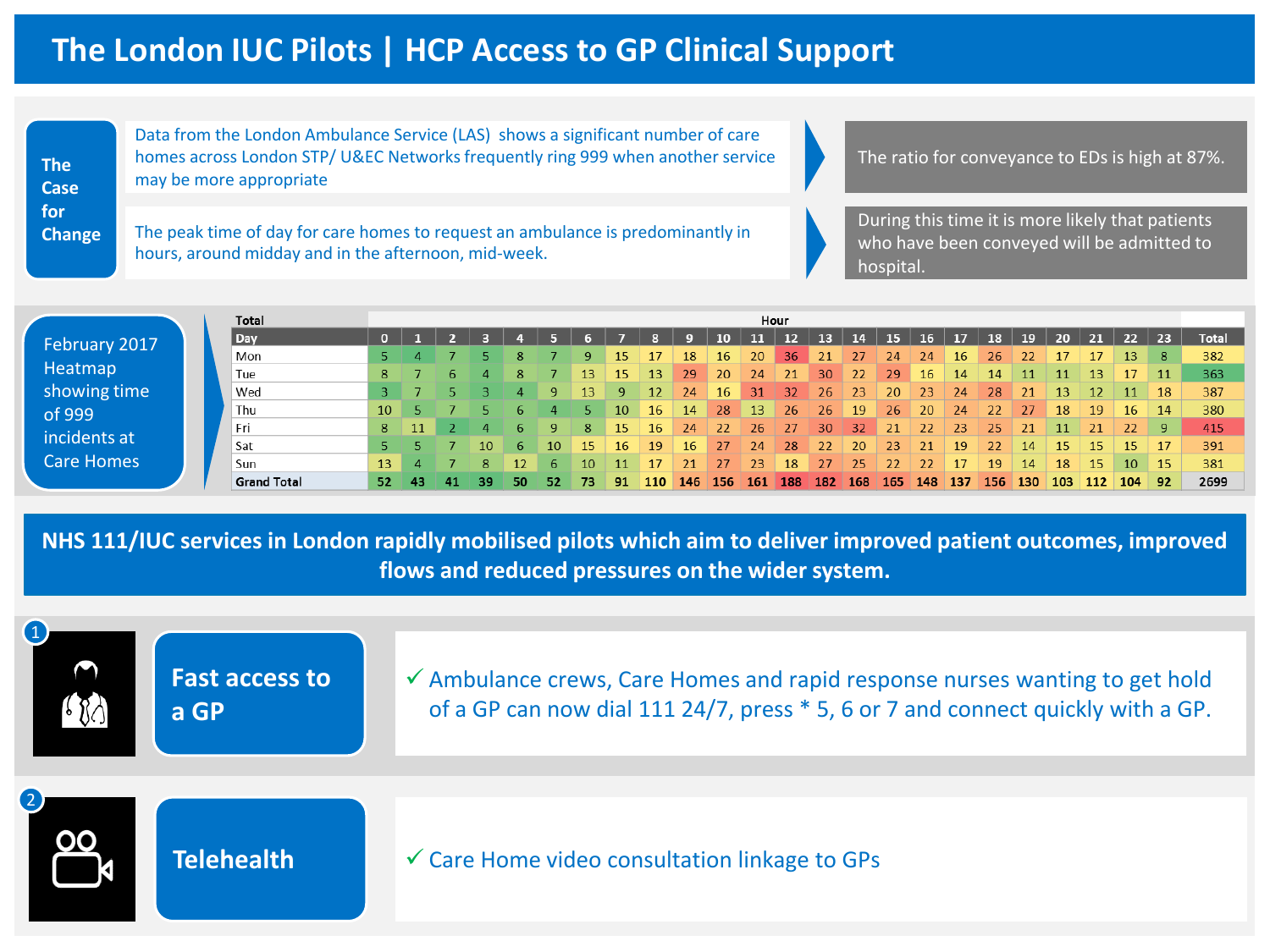#### **IUC \*line Outcomes for Care Homes and LAS Crews**

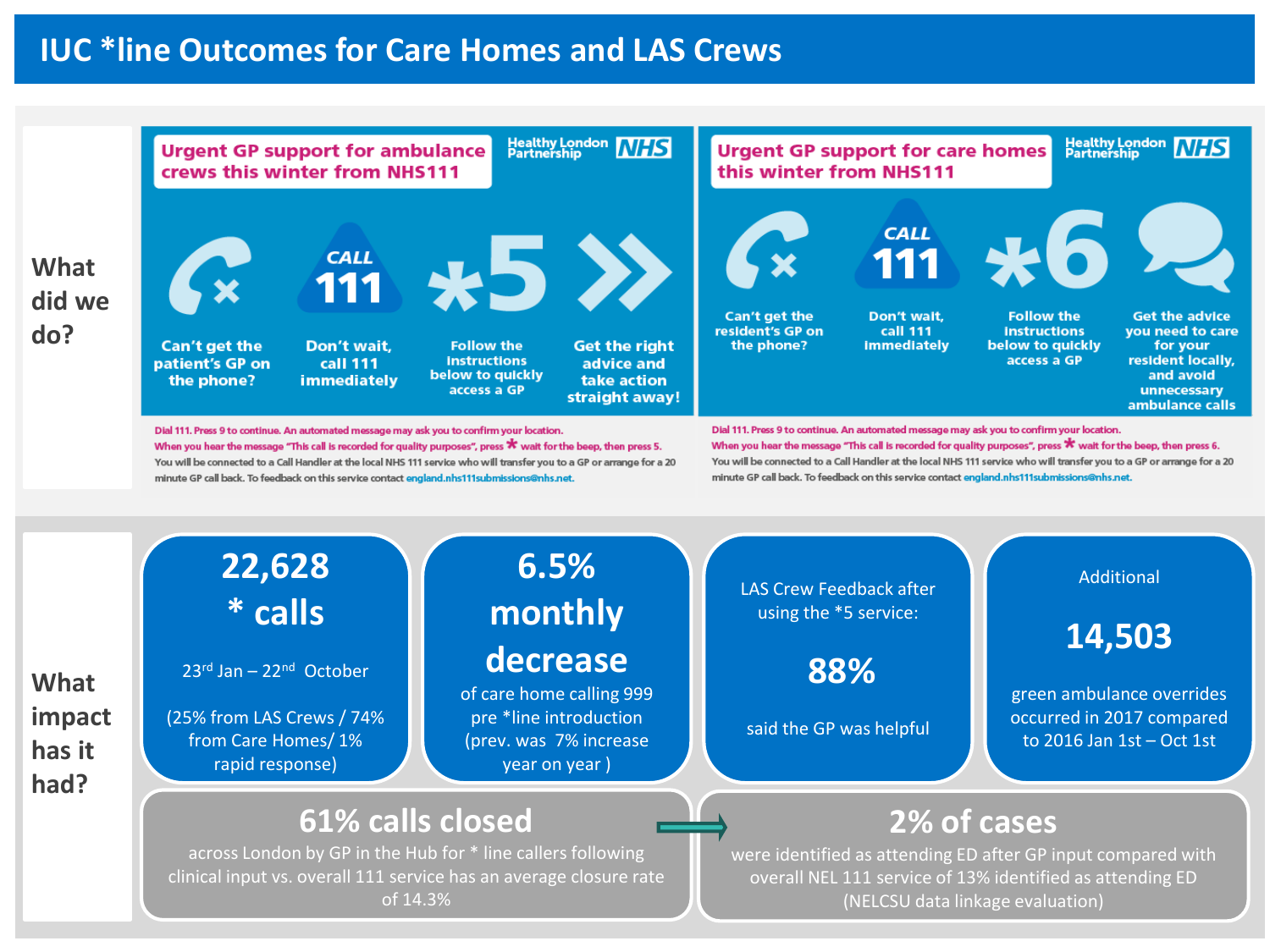#### **999 Care Home Incident Data**

**The highest number of 999 incidents at Care Homes can be seen in the Winter period and the number of incidents has been increasing each year (7% yearly increase). Since February 2017 this figure has decreased, which we predict to continue into Winter 2017/18**

![](_page_3_Figure_2.jpeg)

![](_page_3_Figure_3.jpeg)